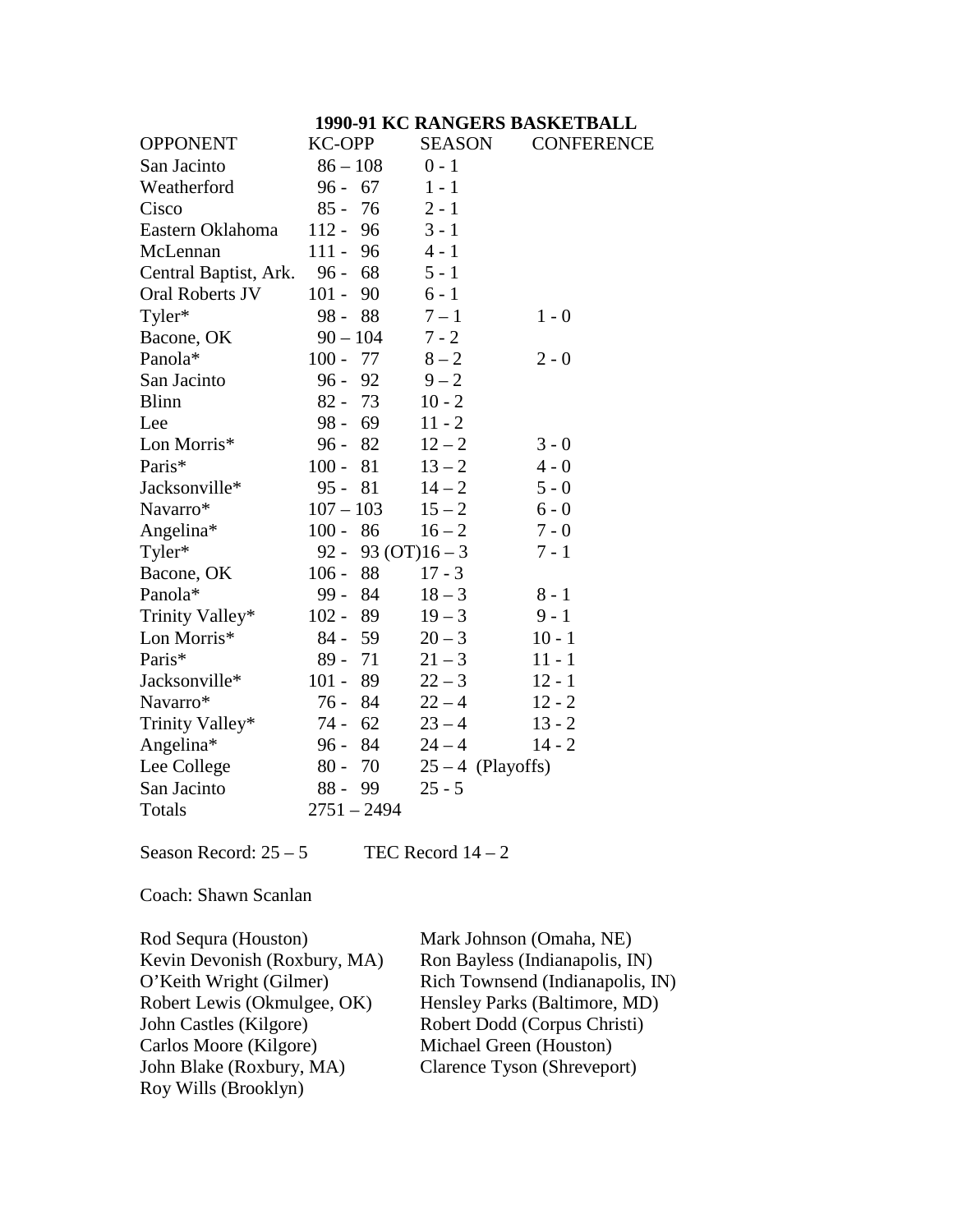#### **1991-1992 KC RANGERS BASKETBALL**

| <b>OPPONENT</b>         | <b>KC-OPP</b>           | <b>SEASON</b> | <b>CONFERENCE</b> |
|-------------------------|-------------------------|---------------|-------------------|
| Weatherford             | $86 - 83$               | $1 - 0$       |                   |
| Westark, Ark.           | 79 - 75                 | $2 - 0$       |                   |
| Southern U.             | $85 - 60$               | $3 - 0$       |                   |
| San Jacinto             | $84 - 87$               | $3 - 1$       |                   |
| Lee College             | $70 - 74$               | $3 - 2$       |                   |
| Southern U.             | 97 - 74                 | $4 - 2$       |                   |
| <b>South Plains</b>     | $69 - 74$               | $4 - 3$       |                   |
| <b>Hill County</b>      | $86 - 64$               | $5 - 3$       |                   |
| Labette, Kansas         | $73 - 63$               | $6 - 3$       |                   |
| Bacone, OK              | $86 - 76$               | $7 - 3$       |                   |
| <b>Shelby State, TN</b> | 78 - 70                 | $8 - 3$       |                   |
| San Jacinto             | $82 - 93$               | $8 - 4$       |                   |
| Lee College             | $85 - 72$               | $9 - 4$       |                   |
| <b>Barksdale AFB</b>    | $108 - 66$              | $10 - 4$      |                   |
| Angelina*               | $90 - 88$               | $11 - 4$      | $1 - 0$           |
| Tyler*                  | 73 - 76                 | $11 - 5$      | $1 - 1$           |
| Panola*                 | $75 - 78$               | $11 - 6$      | $1 - 2$           |
| Trinity Valley*         | $89 - 74$               | $12 - 6$      | $2 - 2$           |
| Lon Morris*             | $71 - 69$               | $13 - 6$      | $3 - 2$           |
| Paris*                  | 97 - 93 (20T) $14-6$    |               | $4 - 2$           |
| Jacksonville*           | $85 - 83$               | $15 - 6$      | $5 - 2$           |
| Navarro*                | $82 - 91$               | $15 - 7$      | $5 - 3$           |
| Angelina*               | $95 - 88$               | $16 - 7$      | $6 - 3$           |
| Tyler*                  | $83 - 86$ (OT) $16 - 8$ |               | $6 - 4$           |
| Panola*                 | $83 - 79$               | $17 - 8$      | $7 - 4$           |
| Trinity Valley*         | 54 - 47                 | $18 - 8$      | $8 - 4$           |
| Lon Morris*             | $70 - 62$               | $19 - 8$      | $9 - 4$           |
| Paris*                  | $66 - 68$ (OT) 19 - 9   |               | $9 - 5$           |
| Jacksonville*           | $92 - 86$               | $20 - 9$      | $10 - 5$          |
| Navarro*                | $90 - 99$               | $20 - 10$     | $10 - 6$          |
| Alvin                   | $76 - 70$               | $21 - 10$     | (Playoffs)        |
| Lon Morris              | $87 - 80$               | $22 - 10$     |                   |
| San Jacinto             | $76 - 92$               | $22 - 11$     |                   |
| Totals                  |                         |               |                   |
|                         |                         |               |                   |

Season Record:  $22 - 11$  TEC Record 10 - 6 Coach: Shawn Scanlan Chris Brown (Muskogee OK) Sean Williams (Boston, MA)<br>Marlow White (Haskell, OK) Keith Wright (Gilmer) Marlow White (Haskell, OK)<br>Kevin Devonish (Boston, MA) Greg Winnier (New Orleans)<br>Greg Fisher (Houston) Edward Redd (Beaumont) Clarence Tyson (Shreveport)

Lynwood McGrier (New York)<br>Derrick Spivey (Beaumont) Robert Lewis (Arlington)<br>John Blake (Boston, MA)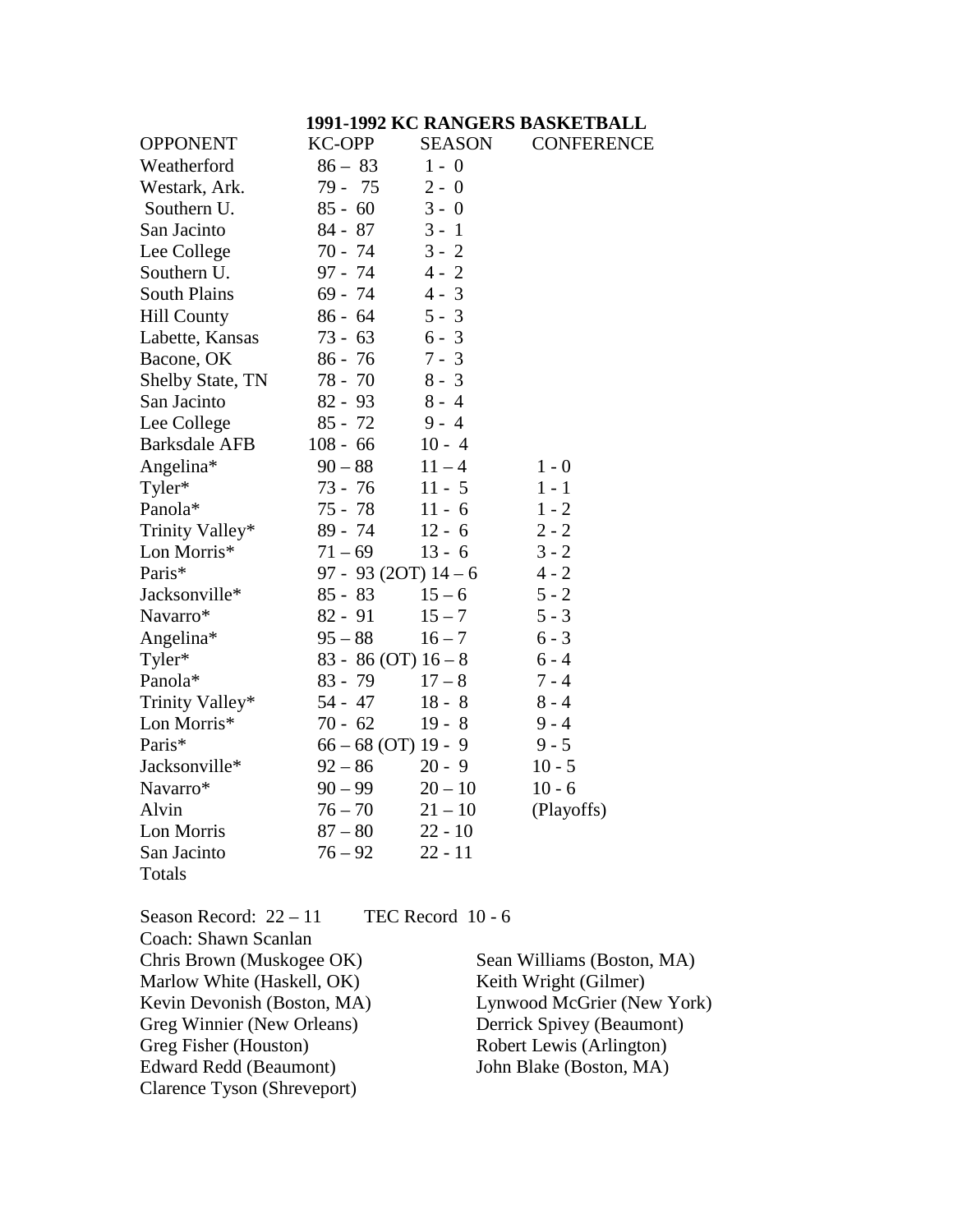# **1992-1993 KC RANGERS BASKETBALL**

| <b>OPPONENT</b>       | <b>KC-OPP</b>          | <b>SEASON</b> | <b>CONFERENCE</b> |
|-----------------------|------------------------|---------------|-------------------|
| Weatherford           | $90 - 69$              | $1 - 0$       |                   |
| <b>Randolph AFB</b>   | 79 -<br>65             | $2 - 0$       |                   |
| Lee College           | $63 -$<br>61           | $3 - 0$       | $1 - 0$           |
| Navarro               | $94 -$<br>78           | $4 - 0$       | $2 - 0$           |
| <b>Trinity Valley</b> | $84 -$<br>81           | $5 - 0$       | $3 - 0$           |
| <b>Blinn</b>          | $100 -$<br>73          | $6 - 0$       | $4 - 0$           |
| Alvin                 | 78 - 85                | $6 - 1$       | $4 - 1$           |
| Angelina              | $95 - 100$             | $6 - 2$       | $4 - 2$           |
| Tyler                 | $82 - 84$ (OT)         | $6 - 3$       | $4 - 3$           |
| Fort Hood             | $82 -$<br>95           | $6 - 4$       |                   |
| Fort Polk             | 90<br>$88 -$           | $6 - 5$       |                   |
| Lon Morris            | $72-$<br>74            | $6 - 6$       | $4 - 4$           |
| Paris                 | $81 -$<br>83           | $6 - 7$       | $4 - 5$           |
| Panola                | 73<br>$64-$            | $6 - 8$       | $4 - 6$           |
| Jacksonville          | $89 -$<br>88           | $7 - 8$       | $5 - 6$           |
| San Jacinto           | $98 -$<br>99           | $7 - 9$       | $5 - 7$           |
| Lee                   | $80 -$<br>72           | $8-9$         | $6 - 7$           |
| Navarro               | 76<br>$89 -$           | $9 - 9$       | $7 - 7$           |
| <b>Trinity Valley</b> | $74 -$<br>71           | $10 - 9$      | $8 - 7$           |
| <b>Blinn</b>          | $68 -$<br>71           | $10 - 10$     | $8 - 8$           |
| Alvin                 | 94 -<br>96             | $10 - 11$     | $8 - 9$           |
| Angelina              | $115 - 113$            | $11 - 11$     | $9 - 9$           |
| Tyler                 | $84 - 82$              | $12 - 11$     | $10 - 9$          |
| Lon Morris            | $80 -$<br>89           | $12 - 12$     | $10 - 10$         |
| Paris                 | $96 -$<br>83           | $13 - 12$     | $11 - 10$         |
| Panola                | $84 -$<br>76           | $14 - 12$     | $12 - 10$         |
| Jacksonville          | $98 -$<br>89           | $15 - 12$     | $13 - 10$         |
| San Jacinto           | $118 - 125$ (OT)       | $15 - 13$     | $13 - 11$         |
| Alvin                 | $105 - 102$ (Playoffs) | $16 - 13$     |                   |
| Tyler                 | $70 - 84$              | $16 - 14$     |                   |
| Totals                |                        |               |                   |

Season Record 16 – 14 Conference Record 13 - 11

Coach: Shawn Scanlan

| <b>Brad Daughtry (Tyler)</b>        | Sean Williams (Boston, MA)] |
|-------------------------------------|-----------------------------|
| Derrick Williams (Baltimore)        | Marlow White (Haskell, OK)  |
| Kevin Dowdy (Denton)                | Bernard Green (Oviedo, FL)  |
| Byron Young (Longview)              | Greg Winnier (New Orleans)  |
| Derrick Spivey (Beaumont)           | Greg Fisher (Houston)       |
| Aric White (Haskell)                | Edward Red (Beaumont)       |
| Osita Nwachukwa (Imo-State Nigeria) |                             |
|                                     |                             |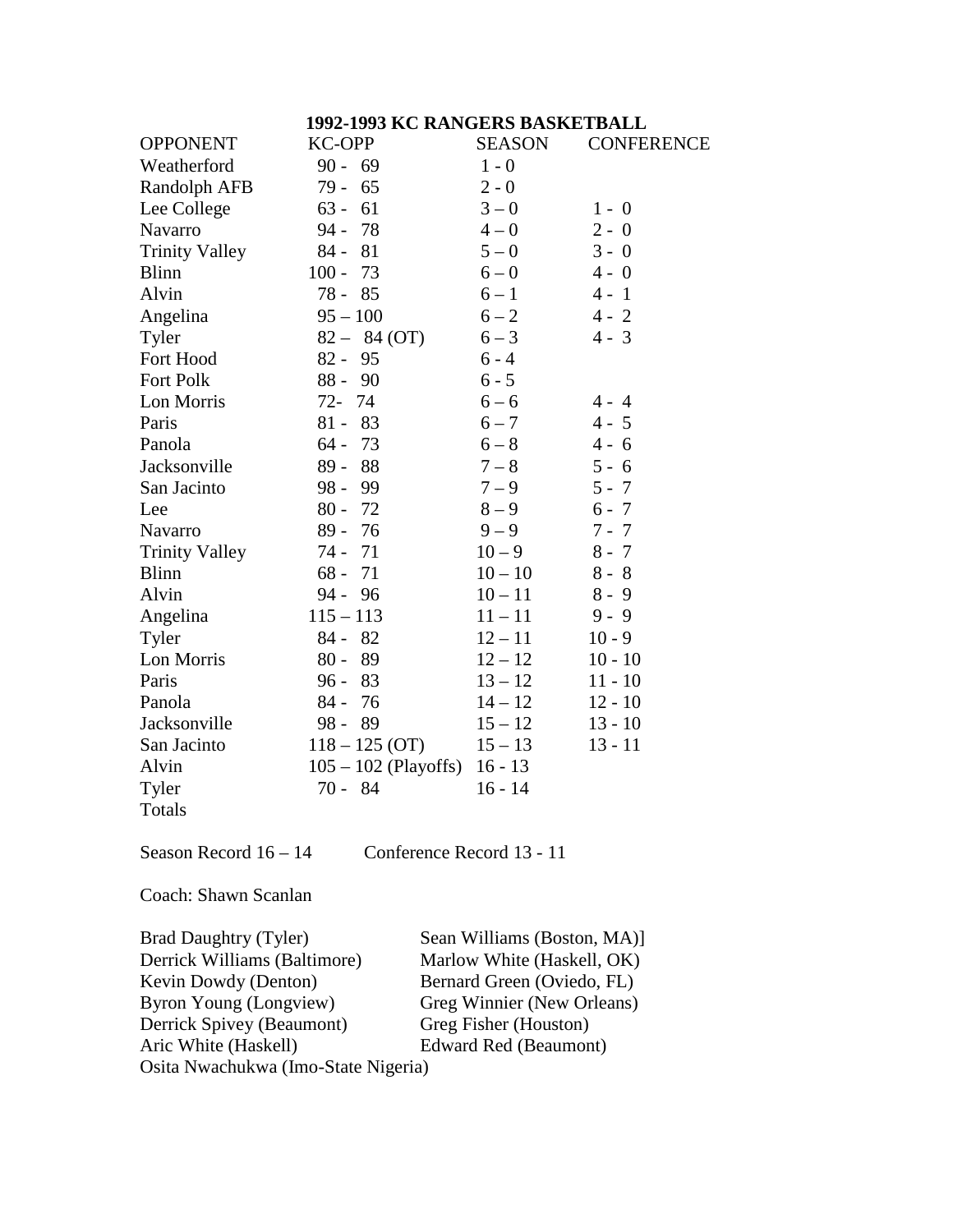### **1993-1994 KC RANGERS BASKETBALL**

| <b>OPPONENT</b>       | <b>KC-OPP</b>     | C REPORTED BILDIM<br><b>SEASON</b> | <b>CONFERENCE</b>          |
|-----------------------|-------------------|------------------------------------|----------------------------|
| Connors, OK           | $56 - 96$         | $0 - 1$                            |                            |
| New Mexico JC         | $95 - 85$         | $1 - 1$                            |                            |
| Weatherford           | $95 - 98$         | $1 - 2$                            |                            |
| Lon Morris            | $96 - 85$         | $2 - 2$                            | $1 - 0$                    |
| <b>Blinn</b>          | $106 - 80$        | $3 - 2$                            | $2 - 0$                    |
| Southern La. U        | $126 - 117$       | $4 - 2$                            |                            |
| Navarro               | $71 - 66$         | $5 - 2$                            | $3 - 0$                    |
| Jacksonville          | $102 - 101 (3OT)$ | $6 - 2$                            | $4 - 0$                    |
| San Jacinto           | $100 - 89$        | $7 - 2$                            | $5 - 0$                    |
| Lee                   | $72 - 76$         | $7 - 3$                            | $5 - 1$                    |
| Southern La. U        | $94 - 88$         | $8 - 3$                            |                            |
| Lon Morris            | $101 - 84$        | $9 - 3$                            | $6 - 1$                    |
| <b>Blinn</b>          | $71 - 72$         | $9 - 4$                            | $6 - 2$                    |
| Angelina              | $110 - 109$ (OT)  | $10 - 4$                           | $7 - 2$                    |
| Paris                 | $97 - 101$        | $10 - 5$                           | $7 - 3$                    |
| Panola                | $65 - 58$         | $11 - 5$                           | $8 - 3$                    |
| Tyler                 | $82 - 71$         | $12 - 5$                           | $9 - 3$                    |
| Lee                   | $82 - 78$         | $13 - 5$                           | $10 - 3$                   |
| Navarro               | $103 - 101$ (OT)  | $14 - 5$                           | $11 - 3$                   |
| <b>Trinity Valley</b> | $84 - 79$         | $15 - 5$                           | $12 - 3$                   |
| Angelina              | $88 - 107$        | $15 - 6$                           | $12 - 4$                   |
| Paris                 | $109 - 116$       | $15 - 7$                           | $12 - 5$                   |
| Panola                | $89 -$<br>79      | $16 - 7$                           | $13 - 5$                   |
| Tyler                 | $89 - 92$         | $16 - 8$                           | $13 - 6$                   |
| San Jacinto           | Forfeit L         | $16 - 9$                           | $13 - 7$                   |
| Jacksonville          | $86 - 90$         | $16 - 10$                          | $13 - 8$                   |
| <b>Trinity Valley</b> | 65<br>$89 -$      | $17 - 10$                          | $14 - 8$                   |
| Lon Morris            | 79 -<br>74        | $18 - 10$                          | <b>Regional Tournament</b> |
| Tyler                 | $87 -$<br>47      | $19 - 10$                          |                            |
| Jacksonville          | $82 - 77$         | $20 - 10$                          |                            |
| Midland               | $92 - 77$         | $21 - 10$                          |                            |
| Salt Lake City, Utah  | 71<br>$64 -$      | $21 - 11$                          | <b>National Tournament</b> |
| Atlanta Metro, GA     | $63 -$<br>60      | $22 - 11$                          | <b>National Tournament</b> |
| Hiwassee, Tenn.       | 81<br>$73 -$      | $22 - 12$                          | <b>National Tournament</b> |
| Totals                |                   |                                    |                            |

Region XIV Champions Coach: Shawn Scanlan Season Record 22 – 12 Region XIV Record: 14 - 8<br>Osita Nwachukwa (Owerri, Nigeria) Elliott Batts (Hyattsville, MD) Osita Nwachukwa (Owerri, Nigeria)<br>Joe Newton (Philadelphia, PA) Derrick Watkins (Baltimore, MD) Haymond Robinson (Longview) Terrence Davis (New Orleans)<br>Byron Young (Longview) Ronald Nunnery (New Orleans) Byron Young (Longview) Ronald Nunnery (New Orleans)<br>
Raphael Edwards (Brooklyn) Tony Lane (Philadelphia, PA) Tony Lane (Philadelphia, PA)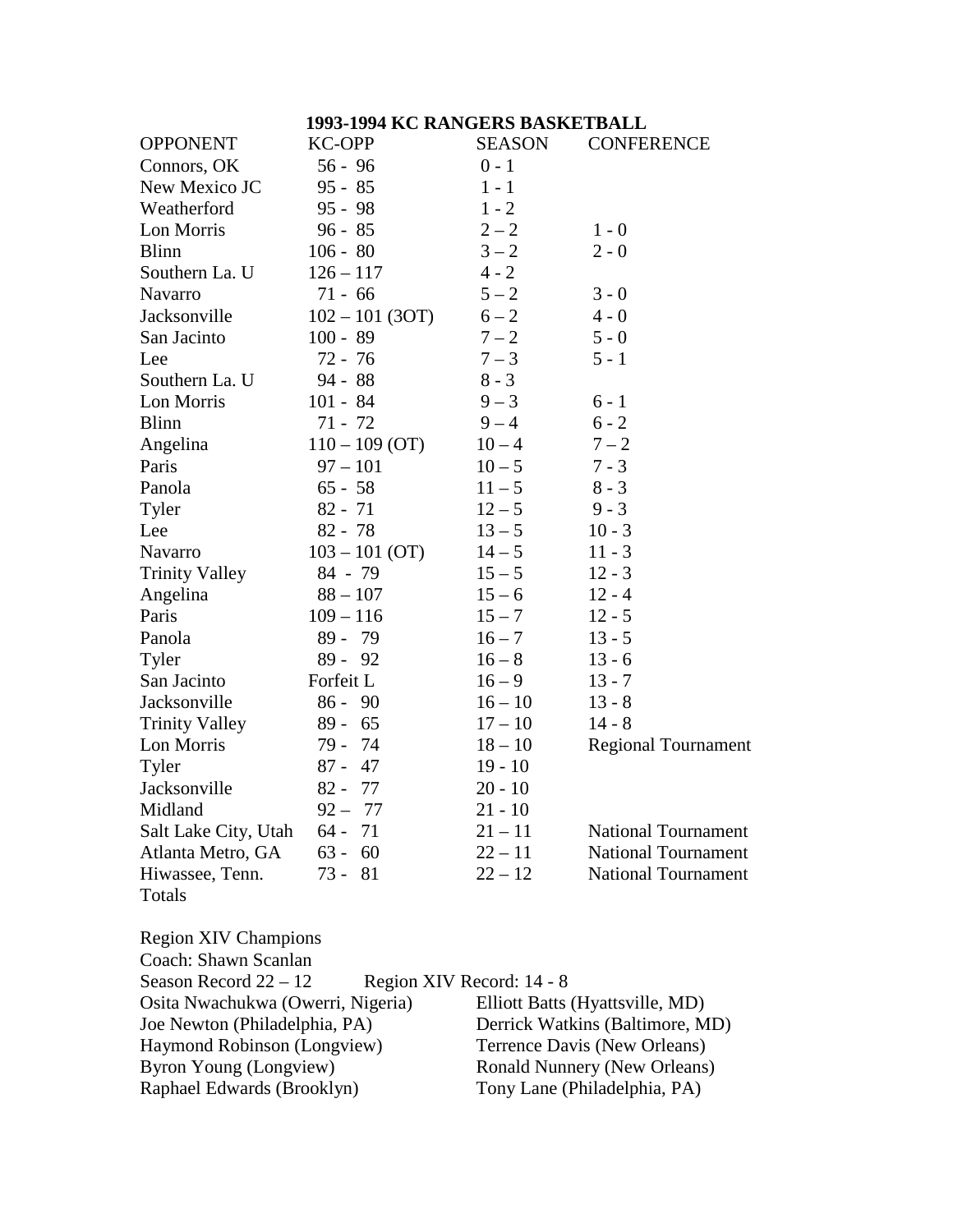### **1994-1995 KC RANGERS BASKETBALL**

| <b>OPPONENT</b>          | <b>KC-OPP</b>            | <b>SEASON</b> | <b>CONFERENCE</b> |
|--------------------------|--------------------------|---------------|-------------------|
| <b>Uraguay Nationals</b> | $94 - 84$                | $1 - 0$       |                   |
| Odessa                   | 74 - 75                  | $1 - 1$       |                   |
| <b>South Plains</b>      | $105 - 97$               | $2 - 1$       |                   |
| New Mexico JC            | $77 - 98$                | $2 - 2$       |                   |
| Lon Morris               | $88 - 98$                | $2 - 3$       | $0 - 1$           |
| <b>Blinn</b>             | $72 - 74$                | $2 - 4$       | $0 - 2$           |
| Port City, LA            | $121 - 88$               | $3 - 4$       |                   |
| McLennan                 | $80 - 89$                | $3 - 5$       |                   |
| Navarro                  | $100 - 99$               | $4 - 5$       | $1 - 2$           |
| Jacksonville             | $82 - 73$                | $5 - 5$       | $2 - 2$           |
| San Jacinto              | $90 - 105$               | $5 - 6$       | $2 - 3$           |
| Lee                      | $80 - 73$                | $6 - 6$       | $3 - 3$           |
| Seward County, KS        | $82 - 85$                | $6 - 7$       |                   |
| Hutchinson, KS           | $71 - 79$                | $6 - 8$       |                   |
| Lon Morris               | $80 - 78$                | $7 - 8$       | $4 - 3$           |
| <b>Blinn</b>             | $77 - 82$                | $7 - 9$       | $4 - 4$           |
| Angelina                 | $92 - 95$                | $7 - 10$      | $4 - 5$           |
| Paris                    | $76 - 94$                | $7 - 11$      | $4 - 6$           |
| Panola                   | $83 - 65$                | $8 - 11$      | $5 - 6$           |
| Tyler                    | $100 - 83$               | $9 - 11$      | $6 - 6$           |
| Lee                      | $91 - 65$                | $10 - 11$     | $7 - 6$           |
| Navarro                  | $92 - 89$                | $11 - 11$     | $8 - 6$           |
| <b>Trinity Valley</b>    | $60 - 85$                | $11 - 12$     | $8 - 7$           |
| Angelina                 | $90 - 80$                | $12 - 12$     | $9 - 7$           |
| Paris                    | $81 - 86$                | $12 - 13$     | $9 - 8$           |
| Panola                   | $92 - 64$                | $13 - 13$     | $10 - 8$          |
| Tyler                    | $80 - 78$                | $14 - 13$     | $11 - 8$          |
| San Jacinto              | $98 - 88$ (OT) $15 - 13$ |               | $12 - 8$          |
| Jacksonville             | $93 - 95$ (OT) $15 - 14$ |               | $12 - 9$          |
| <b>Trinity Valley</b>    | $73 - 71$                | $16 - 14$     | $13 - 9$          |
| Navarro                  | $71 - 72$                | $16 - 15$     | Playoffs          |
| Totals                   |                          |               |                   |

Coach: Shawn Scanlan Season Record 16 -15 Region XIV Record:  $13 - 9$  (Tied for  $4<sup>th</sup>$ ) Honors: Terrence Davis, second team All-TEC; Raphael Edwards and Tony Lane, third team all-TEC. Markell Sneed (New Orleans) Kevin James (McKinney)<br>Stacy Thompson (Tenaha) Leopold Diaw (Jersey City Leopold Diaw (Jersey City, NJ)<br>John Cole (New Orleans) Terrence Davis (New Orleans) Brad Linder (College Station) Ardis Beaty (Woodville) Raphael Edwards (Brooklyn)<br>
Tony Lane (Philadelphia, PA)<br>
Fraschott Pratt (Nassau, Bal Fraschott Pratt (Nassau, Bahamas)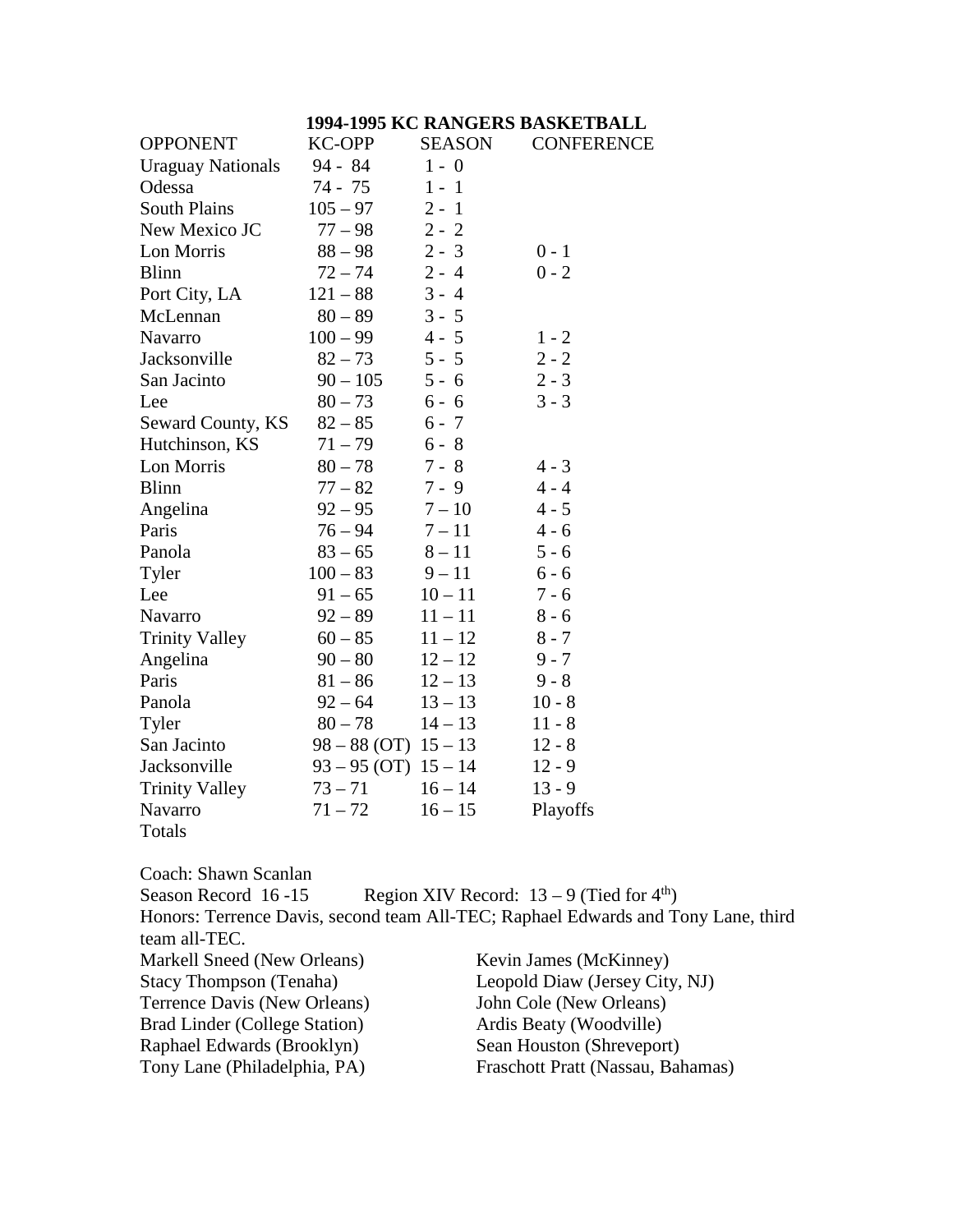### **1995-96 KC RANGERS BASKETBALL**

| Opponent                   | $KC - OPP$                | Season    | Conference |
|----------------------------|---------------------------|-----------|------------|
| Seminole, OK               | $76 - 72$                 | $1 - 0$   |            |
| McLennan                   | $79 - 81$                 | $1 - 1$   |            |
| Seminole, OK               | $86 - 70$                 | $2 - 1$   |            |
| Weatherford                | $95 - 89$                 | $3 - 1$   |            |
| Murray State, OK           | $80 - 55$                 | $4 - 1$   |            |
| Independence, KS           | $76 - 93$                 | $4 - 2$   |            |
| Tyler                      | $86 - 69$                 | $5 - 2$   | $1 - 0$    |
| Angelina                   | $115 - 133$               | $5 - 3$   | $1 - 1$    |
| Lee                        | $81 - 72$                 | $6 - 3$   | $2 - 1$    |
| Paris                      | $80 - 90$                 | $6 - 4$   | $2 - 2$    |
| Southern U. Shreveport, LA | $79 - 71$                 | $7 - 4$   |            |
| <b>Navarro</b>             | $82 - 78$                 | $8 - 4$   | $3 - 2$    |
| San Jacinto                | $75 - 76$                 | $8 - 5$   | $3 - 3$    |
| Lon Morris                 | $76 - 90$                 | $8 - 6$   | $3 - 4$    |
| Panola                     | $84 - 77$                 | $9 - 6$   | $4 - 4$    |
| <b>Blinn</b>               | $100 - 74$                | $10 - 6$  | $5 - 4$    |
| Jacksonville               | $100 - 93$                | $11 - 6$  | $6 - 4$    |
| <b>Trinity Valley</b>      | $95 - 81$                 | $12 - 6$  | $7 - 4$    |
| Tyler                      | $73 - 85$                 | $12 - 7$  | $7 - 5$    |
| Angelina                   | $102 - 97$                | $13 - 7$  | $8 - 5$    |
| Lee                        | $79 - 77$                 | $14 - 7$  | $9 - 5$    |
| Paris                      | $105-107(2OT)$ 14 - 8     |           | $9 - 6$    |
| Navarro                    | $91 - 93$                 | $14 - 9$  | $9 - 7$    |
| San Jacinto                | $95 - 78$                 | $15 - 9$  | $10 - 7$   |
| Lon Morris                 | $111 - 93$                | $16 - 9$  | $11 - 7$   |
| Panola                     | $95 - 81$                 | $17 - 9$  | $12 - 7$   |
| <b>Trinity Valley</b>      | $89 - 100$ (OT) $17 - 10$ |           | $12 - 8$   |
| <b>Blinn</b>               | $102 - 87$                | $18 - 10$ | $13 - 8$   |
| Jacksonville               | $70 - 71$                 | $18 - 11$ | $13 - 9$   |
| San Jacinto                | $69 - 82$                 | $18 - 12$ | (Playoff)  |

Season Record 18 -12 Conference 13 – 9

Coach: Scott Schumacher

Rodney Towels (Lima, Oh) Gary Durrant (Thornhill, Ont)<br>Anthony Lambert (Sacramento, CA) Francisco Elson (The Netherla John Robinson (Englewood, NJ)<br>Quincey Simpson (Lima, OH) Leopold Diaw (Jersey City, NJ) <br>
Marion Garrett (Daingerfield) Brad Linder (College Station) Marion Garrett (Daingerfield)

Francisco Elson (The Netherlands)<br>Darien Robinson (Lakewood, NJ) Kevin Mumphrey (Liberty City)<br>Ardis Beaty (Woodville)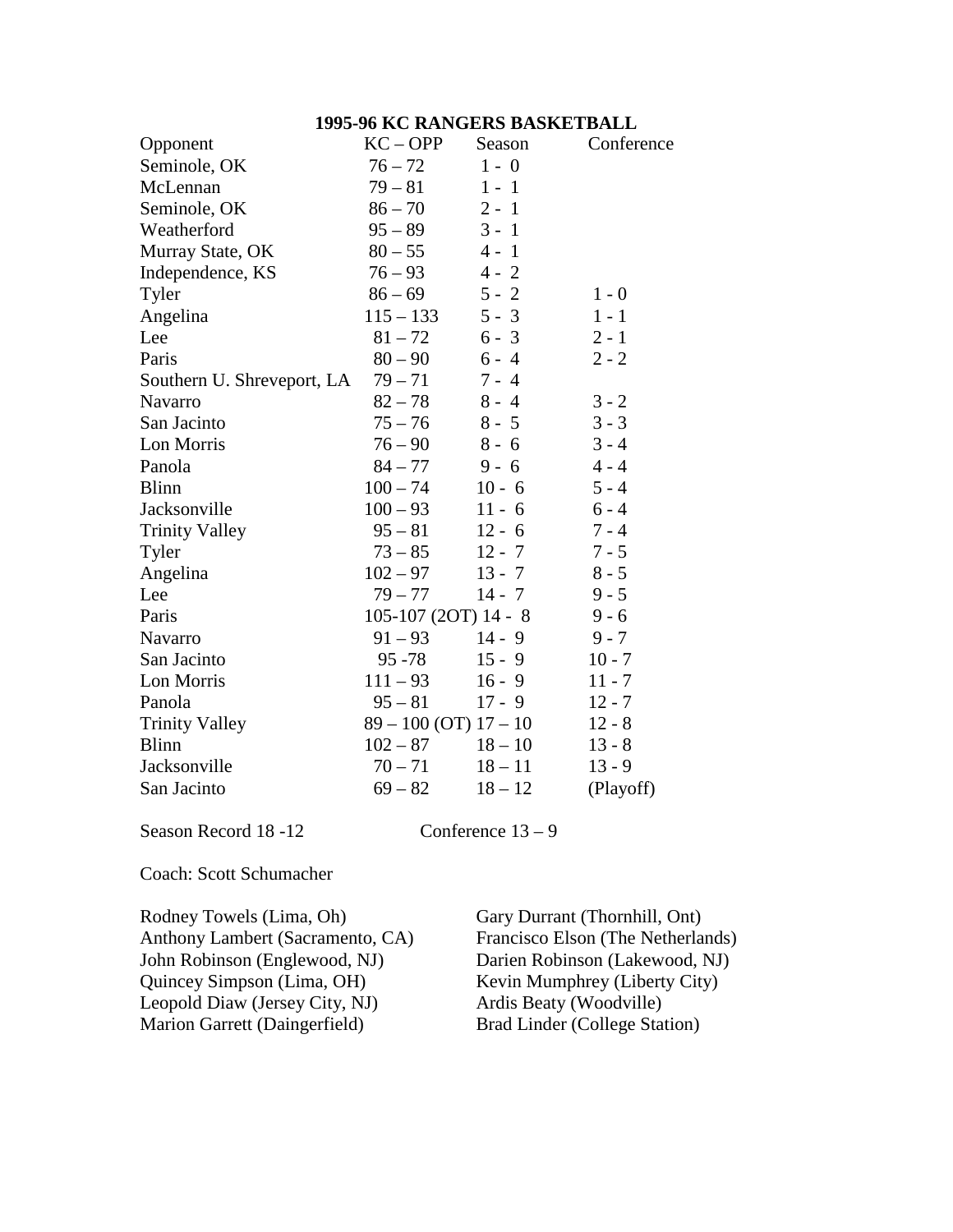## **1996-97 KC RANGERS BASKETBALL**

| Opponent               | $KC - OPP$       | Season    | Conference |
|------------------------|------------------|-----------|------------|
| <b>Wayland Baptist</b> | $134 - 90$       | $1 - 0$   |            |
| Northlake CC           | $91 - 75$        | $2 - 0$   |            |
| St. Gregory, OK        | $76 - 91$        | $2 - 1$   |            |
| Seminole, OK           | $78 - 82$        | $2 - 2$   |            |
| McLennan               | $63 - 60$        | $3 - 2$   |            |
| Seminole, OK           | $74 - 78$        | $3 - 3$   |            |
| <b>Howard County</b>   | $75 - 77$        | $3 - 4$   |            |
| Tyler                  | $105 - 103$ (OT) | $4 - 4$   | $1 - 0$    |
| Angelina               | $92 - 94$        | $4 - 5$   | $1 - 1$    |
| Lee                    | $69 - 93$        | $4 - 6$   | $1 - 2$    |
| Paris                  | $79 - 84$        | $4 - 7$   | $1 - 3$    |
| Navarro                | $80 - 76$        | $5 - 7$   | $2 - 3$    |
| San Jacinto            | $84 - 92$        | $5 - 8$   | $2 - 4$    |
| Lon Morris             | $62 - 82$        | $5 - 9$   | $2 - 5$    |
| Panola                 | $82 - 64$        | $6 - 9$   | $3 - 5$    |
| <b>Blinn</b>           | $98 - 87$        | $7 - 9$   | $4 - 5$    |
| Jacksonville           | $71 - 97$        | $7 - 10$  | $4 - 6$    |
| <b>Trinity Valley</b>  | $96 - 66$        | $8 - 10$  | $5 - 6$    |
| Tyler                  | $58 - 86$        | $8 - 11$  | $5 - 7$    |
| Angelina               | $87 - 93$        | $8 - 12$  | $5 - 8$    |
| Lee                    | $91 - 79$        | $9 - 12$  | $6 - 8$    |
| Paris                  | $67 - 79$        | $9 - 13$  | $6 - 9$    |
| Navarro                | $65 - 54$        | $10 - 13$ | $7 - 9$    |
| San Jacinto            | $63 - 85$        | $10 - 14$ | $7 - 10$   |
| Lon Morris             | $80 - 87$ (2 OT) | $10 - 15$ | $7 - 11$   |
| Panola                 | $91 - 68$        | $11 - 15$ | $8 - 11$   |
| <b>Trinity Valley</b>  | $84 - 81$        | $12 - 15$ | $9 - 11$   |
| <b>Blinn</b>           | $90 - 70$        | $13 - 15$ | $10 - 11$  |
| Jacksonville           | $82 - 85$        | $13 - 16$ | $10 - 12$  |

Season Record  $13 - 16$  Conference 10 -12

Coach: Scott Schumacher

| Nolan Johnson (Brooklyn, NY)    |
|---------------------------------|
| Gerrard Hawkins (Brooklyn)      |
| Ellis Nickson (Vicksburg, Miss) |
| Brent Hillery (El Paso)         |
| Kevin Mumphrey (Liberty City)   |
|                                 |
|                                 |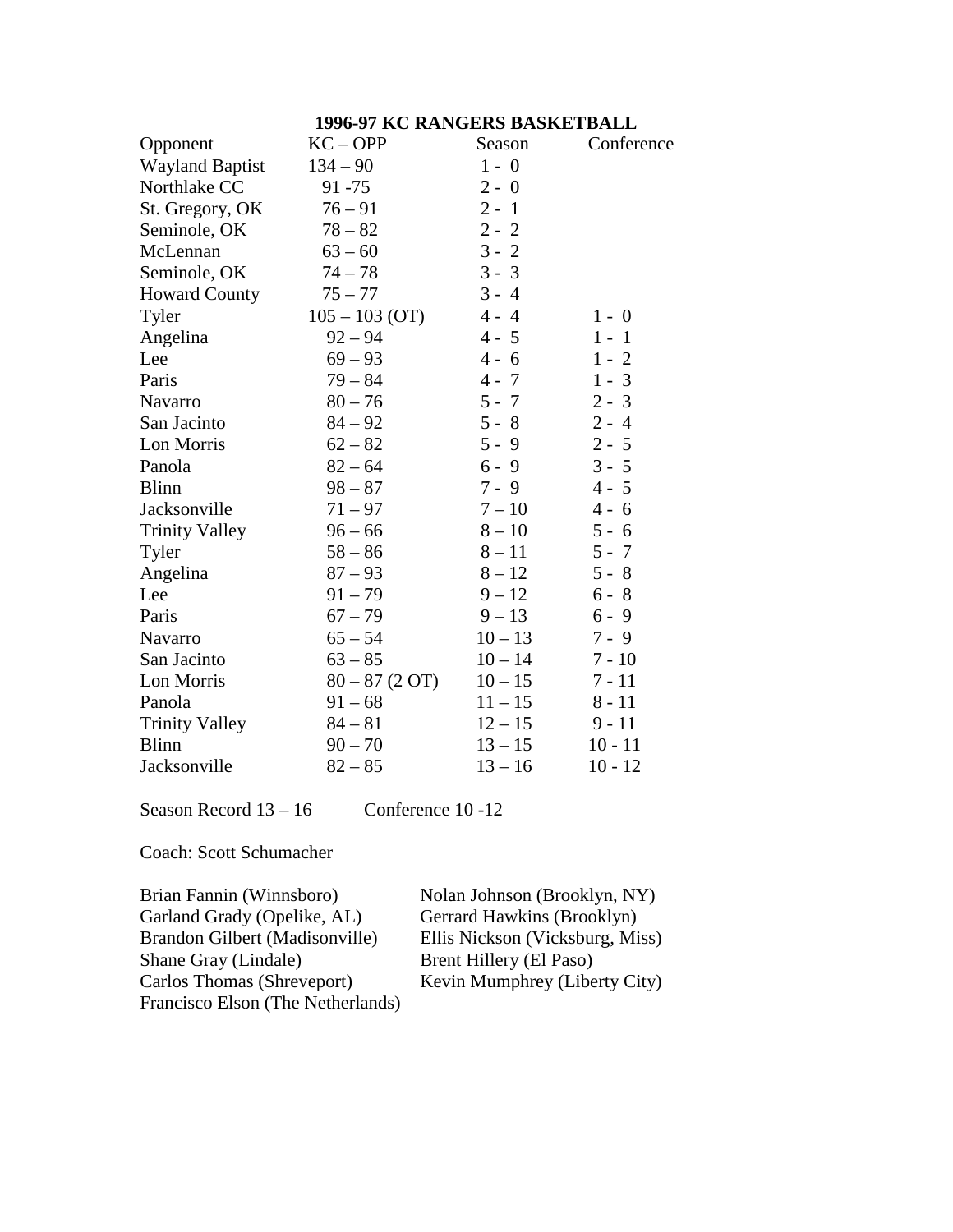#### **1997-98 KC RANGERS BASKETBALL**

| <b>OPPONENT</b>       | $KC - OPP$ | <b>SEASON</b> | <b>CONFERENCE</b>   |
|-----------------------|------------|---------------|---------------------|
| Oklahoma Baptist      | $115 - 83$ | $1 - 0$       |                     |
| Southern Nazarene     | $102 - 68$ | $2 - 0$       |                     |
| Wiley                 | $105 - 93$ | $3 - 0$       |                     |
| Odessa                | $85 - 54$  | $4 - 0$       |                     |
| <b>Howard County</b>  | $105 - 97$ | $5 - 0$       |                     |
| <b>Grayson County</b> | $122 - 93$ | $6 - 0$       |                     |
| Temple                | $96 - 88$  | $7 - 0$       |                     |
| Brookhaven            | $116 - 84$ | $8 - 0$       |                     |
| <b>Trinity Valley</b> | $104 - 86$ | $9 - 0$       | $1 - 0$             |
| Lon Morris            | $79 - 85$  | $9 - 1$       | $1 - 1$             |
| Panola                | $83 - 74$  | $10 - 1$      | $2 - 1$             |
| <b>Mountain View</b>  | $105 - 71$ | $11 - 1$      |                     |
| <b>Frank Phillips</b> | $96 - 71$  | $12 - 1$      |                     |
| <b>Blinn</b>          | $97 - 81$  | $13 - 1$      | $3 - 1$             |
| Jacksonville          | $85 - 88$  | $13 - 2$      | $3 - 2$             |
| Lee                   | $91 - 62$  | $14 - 2$      | $4 - 2$             |
| San Jacinto           | $86 - 85$  | $15 - 2$      | $5 - 2$             |
| Tyler                 | $67 - 63$  | $16 - 2$      | $6 - 2$             |
| Paris                 | $85 - 76$  | $17 - 2$      | $7 - 2$             |
| Angelina              | $113 - 98$ | $18 - 2$      | $8 - 2$             |
| <b>Trinity Valley</b> | $109 - 91$ | $19 - 2$      | $9 - 2$             |
| Lon Morris            | $73 - 70$  | $20 - 2$      | $10 - 2$            |
| Panola                | $87 - 84$  | $21 - 2$      | $11 - 2$            |
| <b>Blinn</b>          | $97 - 72$  | $22 - 2$      | $12 - 2$            |
| Jacksonville          | $94 - 85$  | $23 - 2$      | $13 - 2$            |
| Lee                   | $77 - 70$  | $24 - 2$      | $14 - 2$            |
| San Jacinto           | $92 - 94$  | $24 - 3$      | $14 - 3$            |
| Tyler                 | $72 - 75$  | $24 - 4$      | $14 - 4$            |
| Paris                 | $106 - 88$ | $25 - 4$      | $15 - 4$            |
| Angelina              | $92 - 87$  | $26 - 4$      | $16 - 4$            |
| Panola                | $89 - 83$  | $27 - 4$      | (Regional Playoffs) |
| Jacksonville          | $84 - 75$  | $28 - 4$      | (Regional Playoffs) |
| Angelina              | $92 - 94$  | $28 - 5$      | (Regional Playoffs) |

Season  $28 - 5$  Conference  $16 - 4$ 

Coach: Scott Schumacher Nolan Johnson (Brooklyn)<br>Gerrard Hawkins (Brooklyn) Garland Grady (Opelika, AL) Brandon Gilbert (Madisonville) Richard Evans (Dallas)<br>Bernard Barrow (Harlem, NY) John McCasland (Irving) Bernard Barrow (Harlem, NY)<br>Lee Hopkins (Avinger) Trevor Diggs (Brooklyn)<br>Lachance Murray (Houston) Lakeithan Stewart (Longview) Sylvester Dotson (Detroit, MI)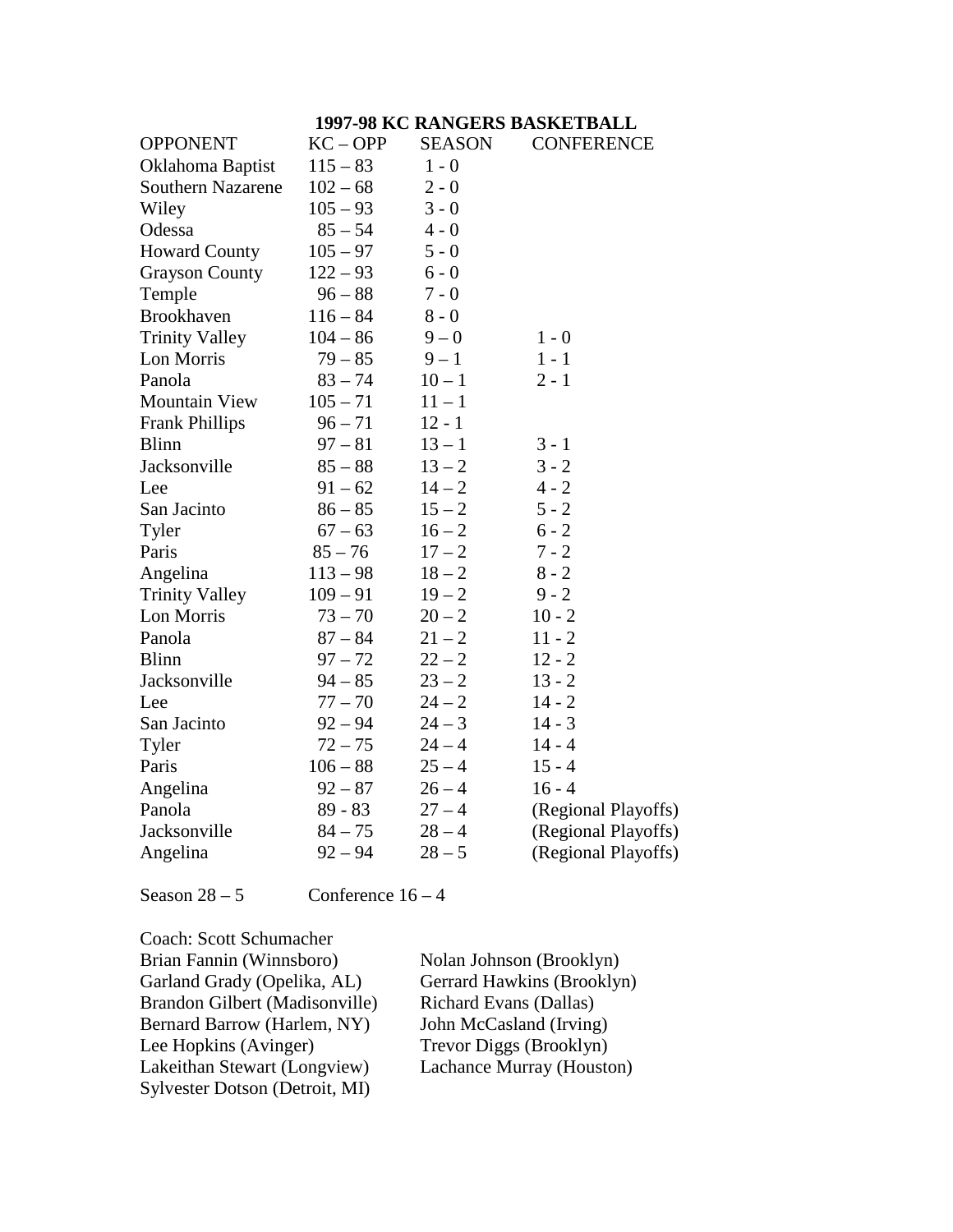|                       | 1998-99 KC RANGERS BASKETBALL |               |                    |
|-----------------------|-------------------------------|---------------|--------------------|
| <b>OPPONENT</b>       | $KC - OPP$                    | <b>SEASON</b> | <b>CONFERENCE</b>  |
| Lamar, Colo.          | $93 -$<br>55                  | $1 - 0$       |                    |
| Central, KS           | $124 -$<br>67                 | $2 - 0$       |                    |
| Liberal, KS           | $110 - 108$ (OT)              | $3 - 0$       |                    |
| <b>Grayson County</b> | $98 -$<br>75                  | $4 - 0$       |                    |
| Ranger                | $105 - 75$                    | $5 - 0$       |                    |
| Temple                | $119 - 104$                   | $6 - 0$       |                    |
| Jacksonville          | $96 - 63$                     | $7 - 0$       | $1 - 0$            |
| Lee                   | $95 - 76$                     | $8-0$         | $2 - 0$            |
| Northlake             | $120 - 97$                    | $9 - 0$       |                    |
| Bossier Parrish, LA   | $75 - 65$                     | $10 - 0$      |                    |
| Lon Morris            | $104 - 103$                   | $11 - 0$      | $3 - 0$            |
| Angelina              | $118 - 90$                    | $12 - 0$      | $4 - 0$            |
| San Jacinto           | $92 - 95$                     | $12 - 1$      | $4 - 1$            |
| Navarro               | $76 - 64$                     | $13 - 1$      | $5 - 1$            |
| Jacksonville          | $90 - 81$                     | $14 - 1$      | $6 - 1$            |
| Panola                | $125 - 94$                    | $15 - 1$      | $7 - 1$            |
| <b>Blinn</b>          | $84 - 73$                     | $16 - 1$      | $8 - 1$            |
| Angelina              | $106 - 98$                    | $17 - 1$      | $9 - 1$            |
| <b>Trinity Valley</b> | $94 - 63$                     | $18 - 1$      | $10 - 1$           |
| Paris                 | $77 - 91$                     | $18 - 2$      | $10 - 2$           |
| Panola                | $78 - 83$                     | $18 - 3$      | $10 - 3$           |
| Tyler                 | $83 - 81$                     | $19 - 3$      | $11 - 3$           |
| San Jacinto           | $84 - 83$                     | $20 - 3$      | $12 - 3$           |
| <b>Blinn</b>          | $87 - 64$                     | $21 - 3$      | $13 - 3$           |
| Lon Morris            | $67 - 74$                     | $21 - 4$      | $13 - 4$           |
| <b>Trinity Valley</b> | 78 - 90                       | $21 - 5$      | $13 - 5$           |
| Lee                   | $82 - 79$                     | $22 - 5$      | $14 - 5$           |
| Navarro               | 93 - 74                       | $23 - 5$      | $15 - 5$           |
| Tyler                 | 78 - 64                       | $24 - 5$      | $16 - 5$           |
| Paris                 | 79 - 64                       | $25 - 5$      | $17 - 5$           |
| Tyler                 | $93 - 66$                     | $26 - 5$      | (Regional Playoff) |
| Paris                 | $65 - 82$                     | $26 - 6$      | (Regional Playoff) |

# Season  $26 - 6$  Conference  $17 - 5$

Conference Co-Champions with San Jacinto

All-Conference: Richard Evans, 1<sup>st</sup> team; Trevor Diggs & Bernard Barrow, 2<sup>nd</sup> team Coach: Scott Schumacher

| <b>Richard Evans (Dallas)</b>  | Silver Weinholtz (Houston)     |
|--------------------------------|--------------------------------|
| Jermaine Lewis (Houston)       | Bernard Barrow (Harlem, NY)    |
| Josh McCasland (Irving)        | Lee Hopkins (Avinger)          |
| <b>Toshay Harvey (Houston)</b> | Trevor Diggs (Brooklyn, NY)    |
| LaKeithan Stewart (Longview)   | LaChance Murray (Houston)      |
| Jai Pradia (Rayne, LA)         | Sylvester Dotson (Detroit, MI) |